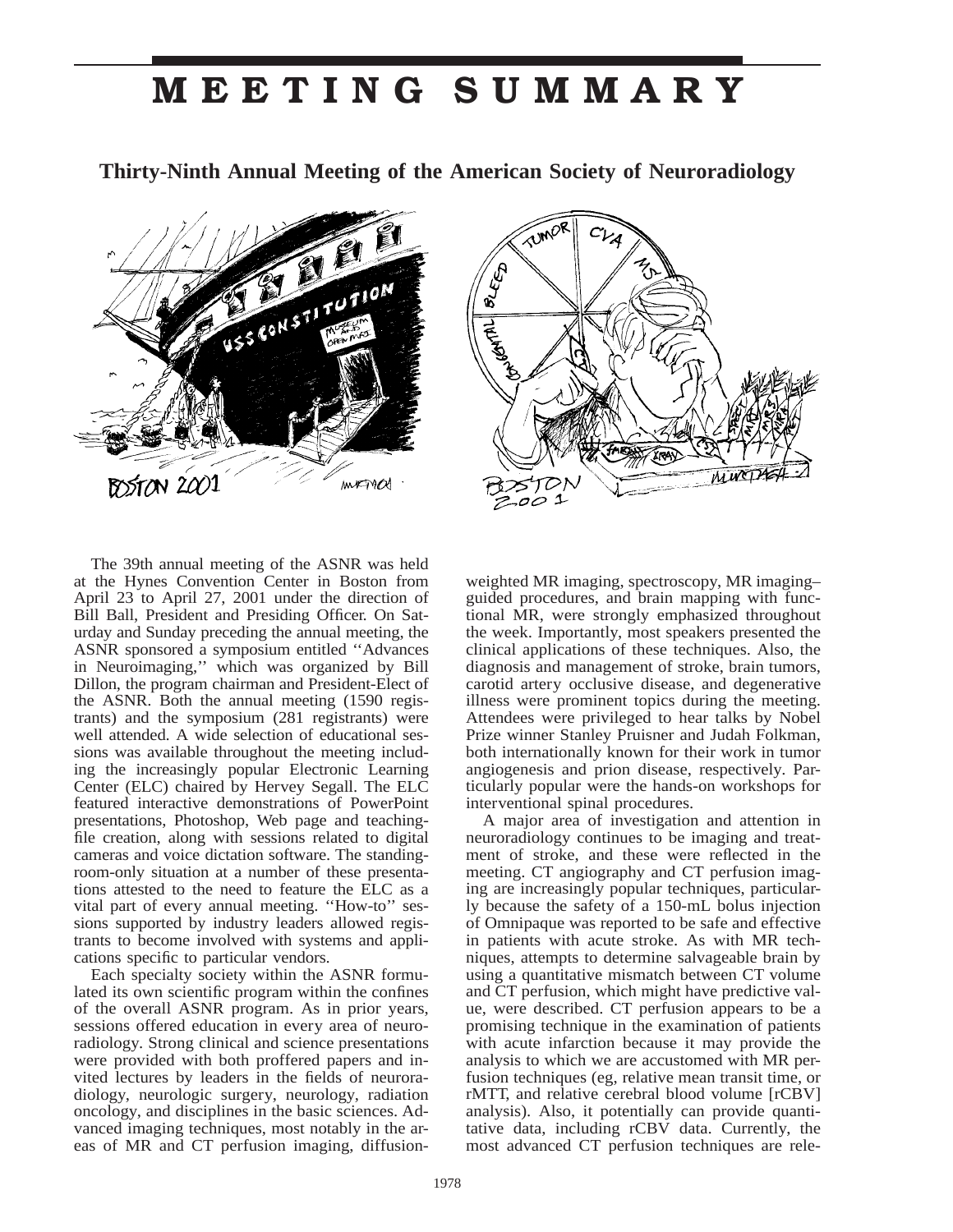gated to research suites with the use of proprietary software. Along with the determination of probability curves for tissue survival, the use of MR techniques to refine the identification of thresholds for the infarct core, the penumbra that progresses to infarction, and the penumbra that remains viable were described. A basic science lecture about the nature of the penumbra served as a backdrop for the clinical papers presented about this issue. The ischemic penumbra (20–40% of normal cerebral blood flow [CBF]) was shown to be the zone below the threshold needed to support synaptic transmission but above the level at which cellular membrane failure occurs. Compensatory mechanisms in these ischemic areas include increased oxygen extraction and increased glucose metabolism. The use of transient time measurements as the sole MR means of evaluating perfusion was the focus of an ensuing discussion in one of the sessions about stroke; the belief that cerebral blood volumes (CBVs) and flow maps provide an accurate picture of the ischemia present was expressed. Regional CBF measurements were low in prospective infarct areas, but the threshold for irreversible cell damage could not be determined.

Presentations dealing with the apparent normalization of diffusion-weighted images in subacute infarctions indicated that renormalization of apparent diffusion coefficient (ADC) values during reperfusion do not indicate an improvement in the condition of the damaged neurons, but rather, they are associated with more severely shrunken and damaged neurons. The pseudonormalization of ADC maps typically occurs at about 1–2 wk after symptom onset and was believed to result from early reperfusion, with superimposition of vasogenic edema on cytotoxic damage. Despite the common belief that the signal intensity of infarcts on diffusion-weighted images is thought to return to normal by 2 wk after the event, this does not occur if quantitative methods are used for evaluation; signal intensity remained abnormal for as long as 33 d after infarction. A low percentage (3%) of abnormalities on diffusion-weighted images of stroke were found to be reversible, but these abnormalities occurred in relatively small ischemic lesions. Precautions were expressed in a number of presentations in which abnormalities mimicking stroke on diffusion-weighted images were shown; these abnormalities included diseases that cause myelin vacuolization or spongiform changes in the brain and are highly cellular or composed of turbid or viscous material. Because of the number of diseases other than stroke that cause increased signal intensity on diffusion-weighted images, the nonspecificity of this finding was emphasized. Concepts in diffusion imaging are undergoing relatively rapid evolution; for instance, diffusion-weighted imaging with very high b values, diffusion tensor imaging, and supertensor diffusion-weighted imaging was described.

Nicely interspersed with scientific papers were invited lectures that summarized the state of the art

in stroke imaging with MR and CT perfusion imaging and with arterial spin labeling. Because of the desire to have an MR technique that is sensitive to the intracerebral hematoma and because patients with this condition often present with signs of a stroke, the value of a T2-weighted spin-echo echoplanar imaging with a b value of 0 was pointed out. In fact, this technique has greater sensitivity in depicting hematomas than that of routine T2 weighted gradient-echo imaging. Similarly, hemorrhagic transformation in an acute ischemic stroke was predicted by using ADC values at initial MR examination. The value of MR spectroscopy and MR perfusion imaging in evaluating patients with leukoariosis was shown; specifically, a decreased *N*-acetylaspartate (NAA)–creatine ratio in the centrum semiovale and hypoperfusion in areas of hyperintensity on T2-weighted images of the occipital periventricular region were noted.

With such advances in the imaging of stroke, the need to evaluate advances in stroke treatment arises. The issue of what constitutes the true therapeutic window was reflected in papers that described safe and successful intraarterial thrombolysis after usual 6-h window. Several investigators reported notable findings with the use of a variety of techniques in intraarterial thrombolysis for acute stroke. One group reported the use of IV Integrilin in conjunction with intraarterial recombinant tissue plasminogen activator (rtPA), which resulted in a high rate of vessel recanalization, while another group indicated improved patient outcome with intraarterial thrombolysis with rtPA.

Assessment of both the extracranial and intracranial vasculature with various MR techniques is now routine in stroke workup, and a number of papers and presentations addressed advances in MR angiography (MRA). High-resolution axial MRA of carotid plaques defined areas of associated inflammation with such detail that detection of the earliest changes in atherosclerotic disease is possible, and furthermore, if abnormal areas are detected, the effectiveness of treatment conceivably could be monitored. The basic cellular and biochemical underpinnings of the inflammatory changes that occur in the wall of the carotid showed how high-resolution MR examination and the basic science of vascular disease intersect. The clinical implementation of MRA to evaluate the carotid artery is evolving to timeresolved angiography, which may provide information similar to that available with digital subtraction angiography. This evolution is made possible by the innovative k-space sampling techniques that allow higher spatial resolution with shorter acquisition times. Concomitant with better methods of noninvasive evaluation of the carotid arteries is the need to successfully deal with substantial atherosclerotic narrowing; presentations in this area indicated the favorable outcome in high-risk patients who are treated with angioplasty and stent placement, particularly with embolic protection devices, compared with the outcomes of patients treated with carotid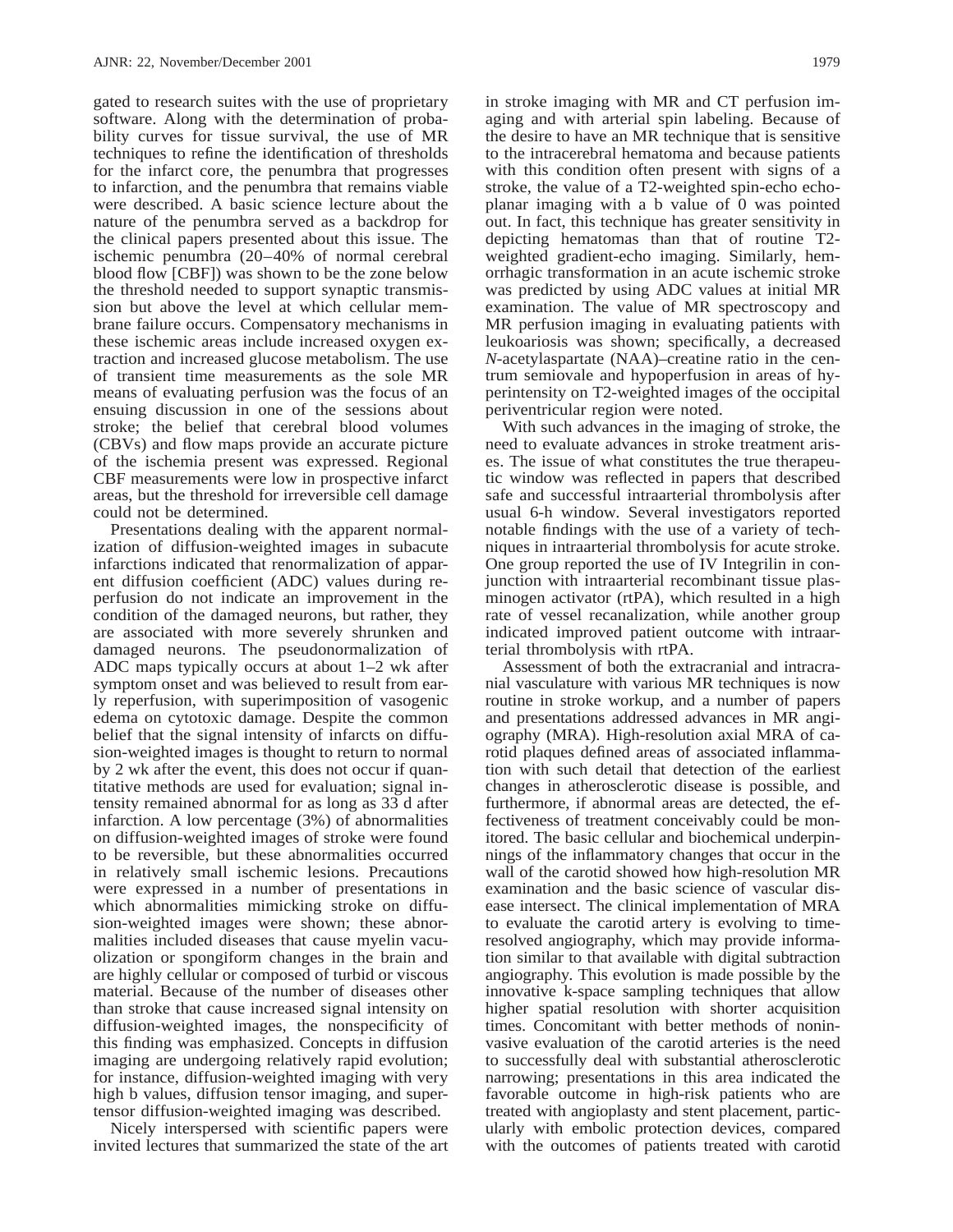endarterectomy. Percutaneous transluminal angioplasty (PTA), as a primary technique for achieving mechanical thrombolysis when patients are treated in the first 6 h after the onset of symptoms, provides an effective means with which to rapidly reopen arteries occluded by thrombus.

Intracranial aneurysms and vascular malformations of the spinal cord received a great deal of attention from both diagnostic and therapeutic standpoints. Work continues on optimizing CT angiography for the visualization of the circle of Willis and the region of the cavernous carotid, whereas investigations into the timing of contrast-enhanced MRA to improve visualization of the carotid arteries while minimizing or eliminating venous opacification continues. Interest related to new and more effective ways of treating aneurysms continues to increase. Techniques involving liquid agents, stents, bioactive materials for treatment, as well as imaging methods that provide superior visualization of aneurysms and their parent arteries, were described. In a large number of consecutively enrolled patients who underwent embolization with Guglielmi detachable coils (GDCs) (in one series of more than 1000 embolized aneurysms), immediate total occlusion was achieved in 90%, and 3 y later, 90% of small aneurysms remained occluded. The procedural morbidity and mortality rates were less than 2% and the posttreatment rebleeding rate was less than 1%. Importantly, the use of a combination of stent and coil placement was reported, expanding the number and types of aneurysms that may be treated with only endovascular techniques. Other modifications of coil placement were described; these included the use of a device that allows coil placement in wide-necked aneurysms, GDCs modified to enhance and accelerate the healing response that occurs after coil placement, stents and a liquid polymer (Onyx) to treat complex aneurysms, and collagen stent-grafts. These modifications indicate enhanced endovascular management of cerebrovascular disease in the near future. Relative to brain arteriovenous malformations (AVMs), a paper describing a 1-y experience with Onyx indicated that this material may be used to successfully treat AVMs.

Evaluation and treatment of brain neoplasms with new techniques and image-guided interventional procedures were the bases of a number of papers. Attempts to establish a positive correlation between CBV and enhancement patterns were unsuccessful; however, alterations in diffusion anisotropy distant to brain tumors were shown, and these might result from deformity of the brain caused by the tumor, spreading edema, tumor extension, or a combination of one or more of these factors. Diffusion imaging and the application of ADC mapping in brain tumors received attention; in immunocompetent patients with primary CNS lymphoma, pretreatment ADC values of primary CNS lymphoma were normal or decreased and in methotrexate-treated patients, the average ADC ratios increased. In some

patients whose condition responded to therapy, ADC changes preceded or mirrored changes in tumor volume, as measured with MR techniques. Spectroscopy, which was used to separate varying degrees of malignancy of tumor, was performed by using a tumor index of choline and NAA and was successfully used to distinguish grade 2 gliomas from grade 3 gliomas. As expected, higher levels of choline were associated with malignant progression, and the presence of lipids in neuroepithelial tumors is a strong indicator of necrosis and is associated with a poor clinical prognosis. Research into disruption of the blood-brain barrier followed by antitumoral viral gene therapy revealed variability in the amounts of viral load delivered. Dr Folkman explained how endostatin, currently in phase 3 clinical trials, is more than 90% effective in blocking oncogenes that promote tumor angiogenesis and, therefore, tumor growth. He also elaborated on other defective bloodbrain barriers in the evaluation of angiogenesis. Interestingly, areas of high-grade glioma showed zones of increased CBV that did not necessarily coincide with zones of highest choline-creatine ratios. Image guided–therapy of brain tumors, including new laser techniques for tumor ablation, was the topic of a number of papers. Importantly, physical setup of the surgical suite for MR imaging–guided interventions were described.

A number of important issues were addressed in the area of degenerative, metabolic, and demyelinating diseases of the brain. Both rCBV and relative CBF (rCBF) were reduced bilaterally in the temporal and parietal regions in patients with Alzheimer's disease, and these findings correlated well with those of hexamethylpropylene amine oxime, or HMPAO, SPECT imaging, giving hope that perfusion MR imaging may be used in the evaluation of early dementia.

In multiple sclerosis, acute lesions have local hypoperfusion and elevated choline and normal NAA levels. Compared with magnetization transfer ratios, fractional and isotrophic findings were more sensitive in the detection of abnormalities in the normal-appearing white matter in periplaque regions. Because of demyelination, mass lesions can mimic brain tumors at routine MR imaging. A number of papers were directed to newer techniques, such as perfusion MR imaging, which may be useful in distinguishing brain tumors and areas of tumefactive demyelination. Low rCBV and elevated choline levels at MR spectroscopy are typical of demyelination, while perfusion MR imaging may show characteristic venous structures along the margins of demyelinating lesions that are not seen in tumors. These structures, perpendicularly oriented to the lateral ventricle surface, coursed directly through the large demyelinating lesions, a finding not seen with a review of more than 700 perfusion images of various neoplasms. Also, diffusion tensor imaging was sensitive in the evaluation of multiple sclerosis lesions, because it showed abnormalities in normal-appearing perilesional white matter. Therefore, diffusion tensor imaging may be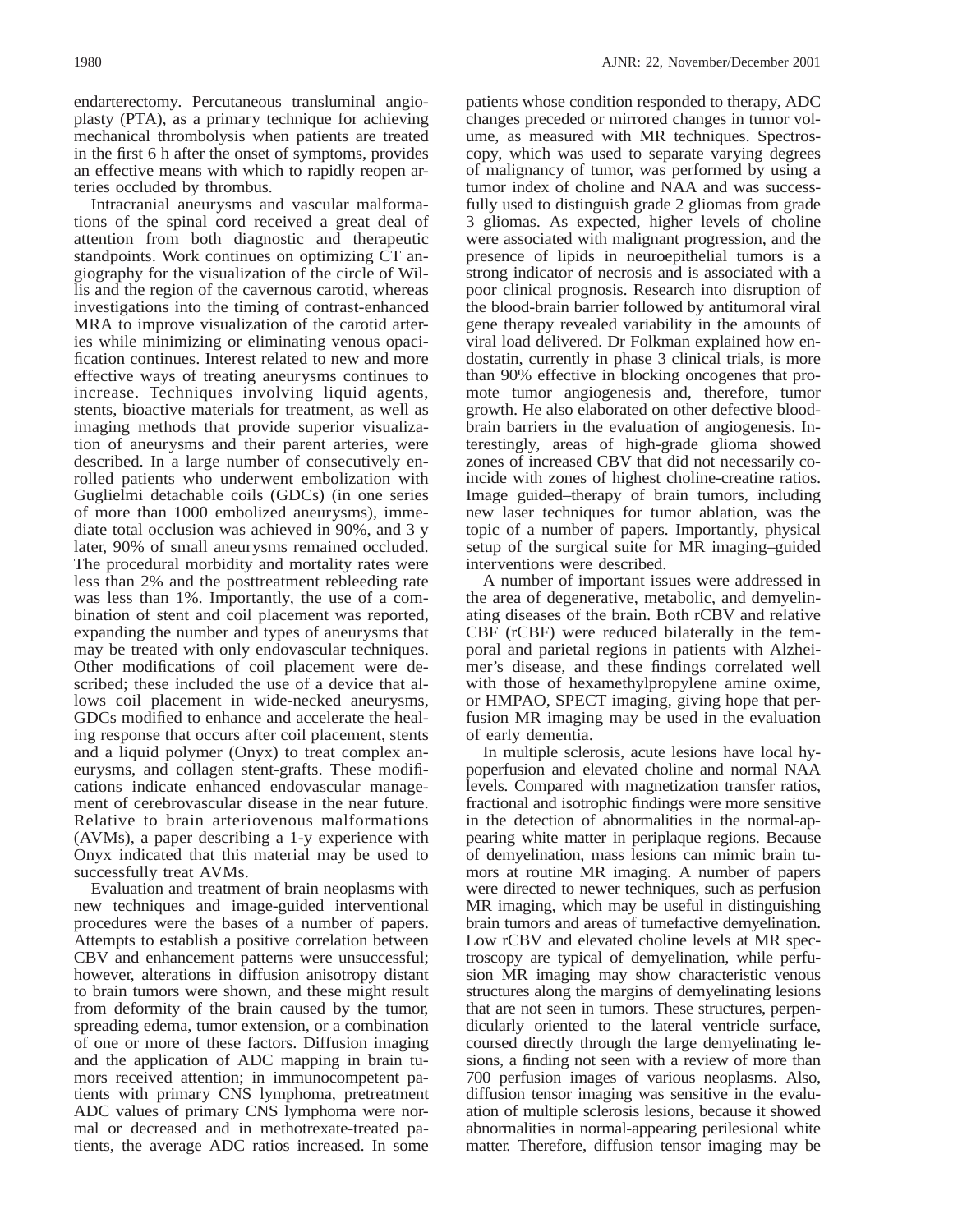better in quantifying lesion load than conventional MR imaging and techniques such as magnetization transfer imaging. Work continues on imaging and pathophysiologic mechanisms in hypertensive encephalopathy (HTE). Increased rCBF and rCBV in regions of signal intensity abnormality on T2-weighted images of HTE indicates that regional hyperperfusion and loss of autoregulation are integral in the pathogenesis of HTE. Prognostic information revealed by diffusion imaging in HTE demonstrated facilitated diffusion secondary to local vasogenic edema. Areas of signal intensity change on T2-weighted images of HTE with normal ADCs that progressed to infarction were, in reality, pseudonormalization of ADCs due to a combination of vasogenic edema and early cytotoxic edema caused by ischemia. It was also shown that abnormalities in HTE are more widespread than previously thought; areas included the frontal lobes, cerebellum, brain stem, and basal ganglia.

Burgeoning interest in interventional spinal procedures was reflected in the large registration of the hands-on spinal sessions and presentations about vertebroplasty. A major criticism of the proliferation of vertebroplasty has been that the literature is based on uncontrolled nonrandomized studies with small sample sizes. Although those performing vertebroplasty in patients with pain and osteoporotic compression fractures are impressed with the immediate and dramatic results, the placebo affect on symptomatic improvement has not been evaluated. Besides the use of vertebroplasty in osteoporotic compression fractures, the antitumoral effects of polymethylmethacrylate in which tumor burden remained stable over time in those levels treated with vertebroplasty was illustrated; it was believed that this effect may have been related to the exothermic thermal necrosis of tumor and that this effect potentially extends the usefulness of vertebroplasties. Future technical improvements in vertebroplasty include new cements with decreased toxicity, materials that are ready to use and that set rapidly, and mechanical guidance systems. The imaging correlates of other causes of back pain, as in degenerative disk disease and spinal instability, were reported. Specifically, measurement of lumbar spine axial rotation was found to vary between healthy control subjects and patients with degenerated intervertebral disks. The greatest rotation was present in patients with back pain and disk degeneration; this finding may be valuable in quantifying spine instability.

Because spinal vascular malformations often are insidious in their presentation, subtle in their imaging abnormalities, and controversial in their clinical management, sessions about vascular lesions of the spine drew considerable attention. The metameric organization of the vascular nidus, which can assist in establishing an accurate diagnosis, was emphasized. The utility of contrast-enhanced MRA in the diagnosis of spinal dural arteriovenous fistulas (SDAVFs) was stressed, and subsequent management of spinal dural arteriovenous malforma-

tions (AVMs) was shown to rely on the obliteration of the intradural vascular nidus. While debate about whether dural AVMs should be treated with surgery or neurointerventional techniques continues, it appears that, in the hands of an experienced neurosurgeon, a surgical approach allows relatively easy isolation of the nidus without the risk of distal venous occlusion. Concerning the imaging of spinal malformations, the anterior spinal artery and the artery of Adamkiewcz were demonstrated by using multidetector CT, and detection of abnormal vessels, and particularly the nidus of a SDAVF, may be possible with this CT technique.

The pediatric sessions combined pertinent focus sessions with the presentation of papers about a wide array of common and not so common CNS diseases in children. In the presentations about profound asphyxia in neonates, hypoxic ischemic injury, gestational age, ability of the neonate to initiate compensatory neuroprotective mechanisms, and the characteristics of the insult itself (eg, severity and duration) were discussed. The importance of acquiring normative MR spectroscopic data from different regions of the brain at different stages of maturation was addressed because metabolite concentrations were shown to vary according to patient age and brain region. New MR spectroscopic techniques are being applied in the evaluation of various pediatric diseases, including pediatric brain tumors, by using single-voxel spectroscopy and MR spectroscopic imaging. A new X-linked creatine transporter defect was evidence by decreased levels of creatine. The use of elevated lipid and/or lactate levels in localizing epileptic foci in children with hippocampal seizures was presented. Magnetic source imaging was also helpful in identifying epileptogenic lesions. More important, when a lesion is not visible at conventional MR imaging, the abnormalities identified with this technique correlated well with the epileptic region detected with electroencephalography. As more pediatric patients undergo seizure surgery, identification of the eloquent areas of the brain becomes increasingly important. In this regard, functional MR imaging was shown to be useful in localizing language centers before surgery; however, the testing paradigms must be accurately constructed.

Many scientific papers dealt with cerebrovascular abnormalities in children. Findings from a large series of children with vein of Galen aneurysmal malformations demonstrated that factors such as birth weight, prematurity, and quality of intracranial venous development could affect the prognosis in these children. Transcranial Doppler (TCD) imaging in siblings of patients with sickle cell disease (SSD) revealed that a high concordance of elevated TCD velocities in siblings exists; this finding suggests a familial predisposition to cerebral vasculopathy. A multiinstitutional cooperative study of patients with SSD showed that, unlike clinically silent infarcts, cerebral atrophy does not appear to have the same poor neuropsychological implications in SSD. Phase-contrast MRA measurement of CBF showed